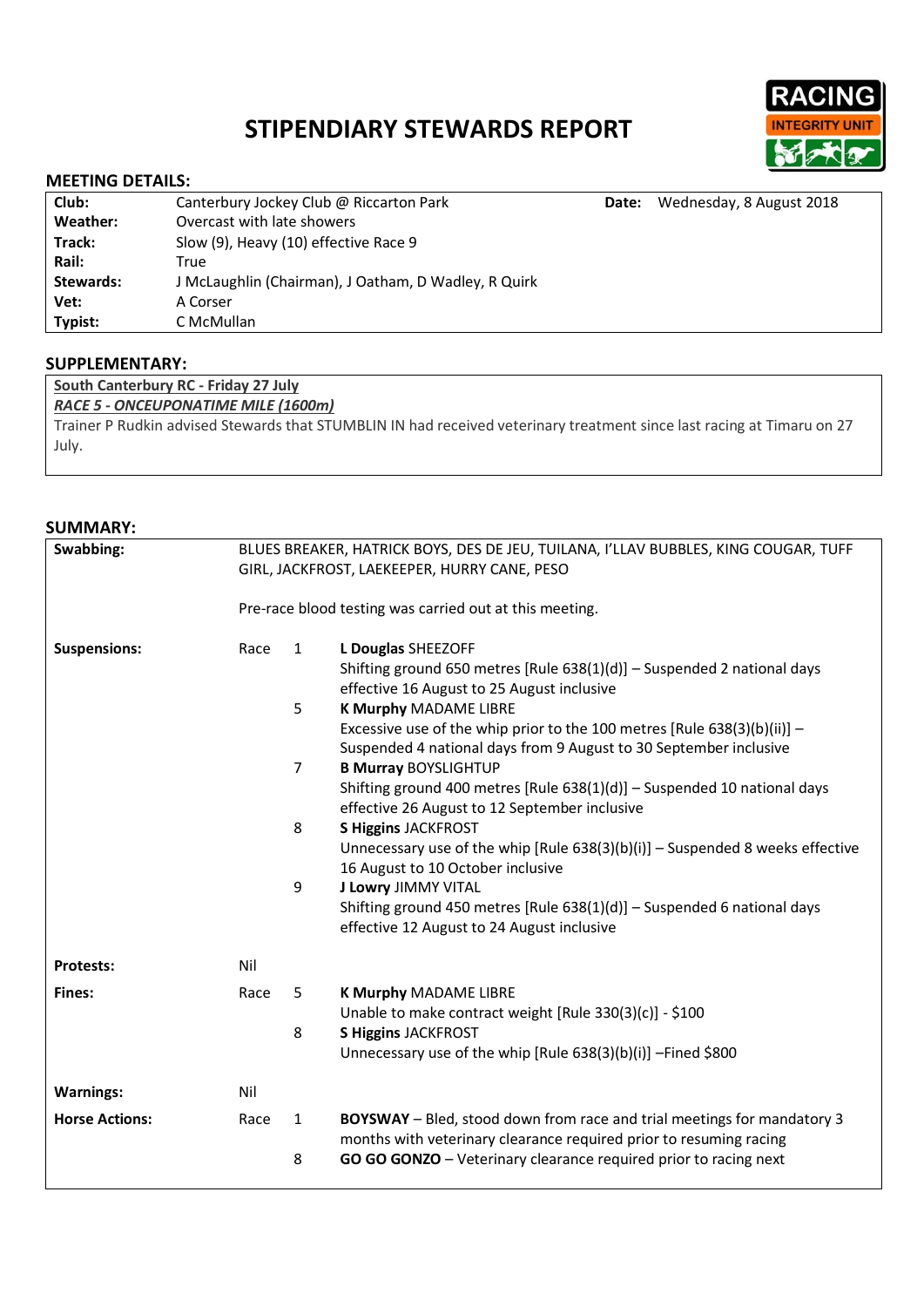| <b>Follow Up:</b>            | Race | 3 | <b>GAGARIN</b>                    |
|------------------------------|------|---|-----------------------------------|
|                              |      | 8 | <b>GO GO GONZO</b>                |
| <b>Medical Certificates:</b> | Nil  |   |                                   |
| <b>Rider Changes:</b>        | Nil  |   |                                   |
| Late Scratchings:            | Race | 3 | <b>HIGHLY LIKELY</b>              |
|                              |      |   | Denied a fair start [Rule 632(1)] |

# **RACE COMMENTS:**

**Race 1 TREVINOS BAR & RESTAURANT MAIDEN HURDLE (3100m)**

**BOYSWAY** (E Farr) - Raced keenly in the early stages, gave ground from the 800 metres and was retired from the event passing the 600 metres. Underwent a post race veterinary inspection after returning to the birdcage with blood present in both nostrils which revealed the gelding to be a bleeder, and accordingly was stood down from all racing for the mandatory three months with a veterinary clearance required prior to racing or trialling next.

**CIVIC RECEPTION** (G Walsh) – Mixed its jumping in the early stages, placed in restricted room after jumping the final fence when runners either side shifted ground and had to be steadied as a result.

**SHEEZOFF** (L Douglas) – Jumped indifferently in the early stages, made heavy contact with the fence near the 400 metres.

**CASHEL** (M Cropp) – Put in a poor jump near the 2000 metres.

**ONEFORTHEDITCH** (A Kuru) – Hampered after jumping the fence near the 800 metres, made a poor leap at the fence near the 600 metres, lay inwards after jumping the final fence.

**THE HUNTSMAN** (S Fannin) - Made a poor leap at the fence near the 800, contacted a heel and blundered passing the 650 metres when awkwardly placed inside the heels of ONEFORTHEDITCH which was taken in by SHEEZOFF which lay in, tightened between runners after jumping the final fence.

**L Douglas** (SHEEZOFF) admitted a charge of careless riding after permitting his mount to shift inwards when insufficiently clear passing the 650 metres, with the Judicial Committee suspending his licence to ride at race meetings for 2 national days effective from the conclusion of racing on 15 August up to and including 25 August.

**SOUTHERN AURORA** (S Phelan) – Lay outwards after jumping the final fence

**S Higgins** (BLUES BREAKER) - Stewards spoke advisedly to Mr Higgins after he stood up in the irons for some considerable distance over the concluding stages.

**Race 2 CLASSIC VILLA MAIDEN (1600m) HERMANO ROSE** (B Morgenrood) – Began awkwardly.

PER FORM (J Parkes) – Began awkwardly, commenced to over race passing the 1200 metres.

**SWIG** (L Callaway) – Slow to begin.

**MIDNITE KAOS** (B Murray) – Raced ungenerously for a distance passing the 1300 metres, raced wide throughout, steadied momentarily passing the 150 metres. The connections of this 3<sup>rd</sup> placed runner viewed the films before deciding not to proceed with a protest.

**HATRICK BOYS** (B Grylls) – Lay inwards passing the 200 metres.

**MOWENNA** (T Comignaghi) – Rider lost her whip passing the 200 metres.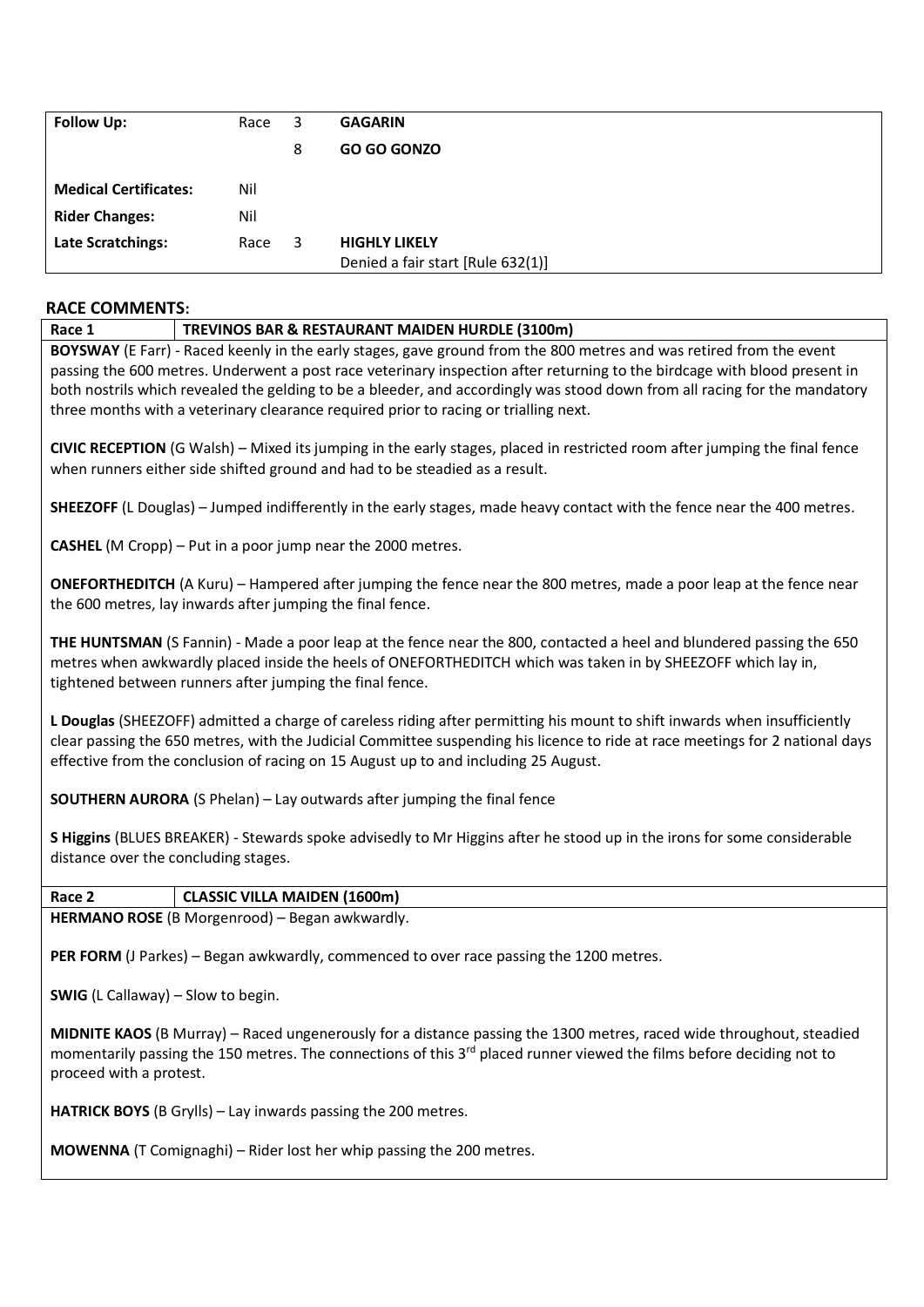#### **Race 3 RACECOURSE HOTEL & MOTOR LODGE STEEPLECHASE (3200m)**

The start of this race was delayed approximately 14 minutes due to a hydraulic failure with the tractor. In the interests of safety it was determined that a flag start be implemented when the Starter was unsure whether the starting gates could be removed from the starting position prior to the runners completing a circuit.

**HIGHLY LIKELY** (D Jensen) – Proved unruly when the runners were being marshalled for the flag start and failed to participate in the race. Following the race Stewards requested a ruling that HIGHLY LIKELY be deemed a non runner which the Judicial Committee determined should be the case with all bets to be refunded.

**GAGARIN** (S Fannin) – Slow to begin, jumped indifferently in the early stages, landed awkwardly on heels after jumping the last fence and fell dislodging rider S Fannin who was uninjured.

**SEEKING REDEMPTION** (E Nicholas) – Made a poor leap at the fence near the 2000 metres.

**MESMERIZE** (I Lupton) – Made a poor leap at the fence by the 1200 metres.

**SPEEDY JAX** (S Higgins) – Lost the left front plate during the running.

**ZEDACE** (S Phelan) required veterinary attention post race for superficial abrasions to the left hind leg.

### **Race 4 NZB INSURANCE PEARL SERIES RACE (1500m)**

The start of this race was delayed 12 minutes as a result of the delay in the previous race.

**SPIDER LILY** (R Myers) - Hampered shortly after the start when STUMBLIN IN lay inwards.

**KEEP ON COMING** (C Campbell) – Hampered shortly after the start when STUMBLIN IN lay inwards.

**STUMBLIN IN** (B Grylls) – Lay in shortly after the start, placed in restricted room passing the 1400 metres when tight to the inside of EPIC DREAMER which shifted inwards.

**EPIC DREAMER** (L Callaway) – Shifted in passing the 1400 metres, raced keenly for a distance when leading through the middle stages.

**L Callaway** (EPIC DREAMER) was reminded of his obligations when shifting ground.

**MOYRABELLA** (B Murray) – Steadied passing the 1400 metres.

**TUILANA** (C Johnson) – Firmly restrained at the 1200 metres when tight to the inside of RIDEITLIKEUSTOLEIT which was placed in restricted room when STUMBLIN IN (B Grylls) shifted away from DRESSEDTOKILL (B Morgenrood) which shifted inwards.

**B Morgenrood** (DRESSEDTOKILL) was advised to exercise greater care when shifting ground.

**B Grylls** (STUMBLIN IN) was advised to exercise greater care when shifting ground.

**RIDEITLIKEUSTOLEIT** (T Comignaghi) – Steadied when placed in restricted room passing the 1200 metres.

### **Race 5 NAUTICAL BOAT INSURANCE GRAND NATIONAL AMATEUR CHAMPIONSHIP (1800m)**

**K Murphy** (MADAME LIBRE) admitted a breach of Rule 330(3)(c) in that she failed to make the contract weight and was fined \$100 under the Minor Infringement Schedule. K Murphy was permitted to ride 1.5 kg overweight in the absence of an available amateur rider.

**EN SUITE** (C McLean) – Slow to begin.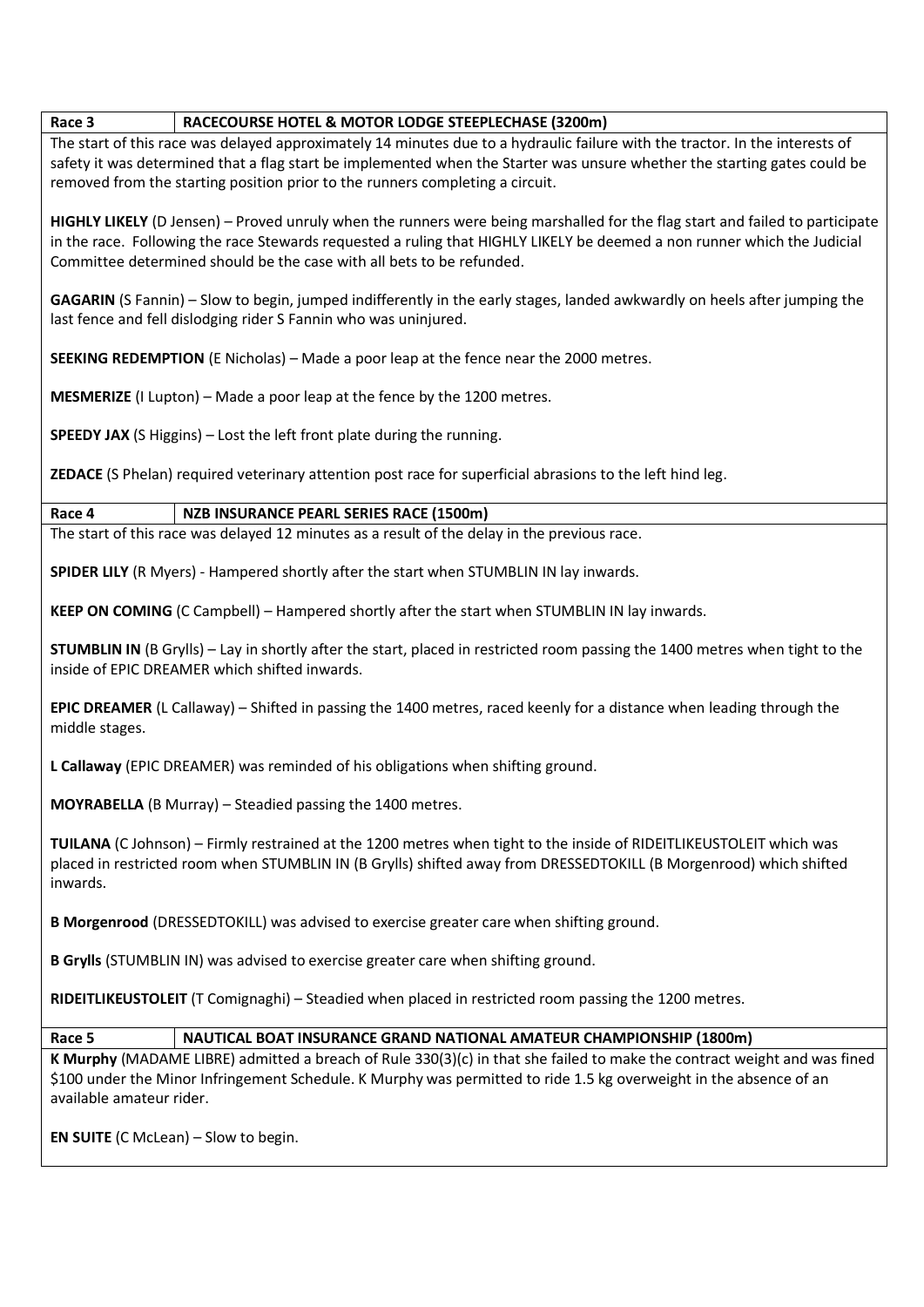**SIR ED** (C Orange) – Restrained to the rear on jumping.

**MADAME LIBRE** (K Murphy) – Raced keenly for a distance after the start getting its head up on a number of occasions.

**BET YA WOOD** (D Kennedy) – Raced fiercely over the early and middle stages.

**KEYBOARD WARRIOR** (L Wheeler) – The saddle shifted forward soon after the start placing the rider in some difficulty with the gelding retired from the event passing the 800 metres and pulling up at the 400 metres, lost the right hind plate during the running.

**MINUE** (N Jensen) – Inconvenienced by KEYBOARD WARRIOR when becoming awkwardly placed on heels when that runner was retired from the event passing the 600 metres.

**AVE MARIA** (L Myers) – Not afforded clear running early in the run home being held up near the 200 metres having to shift ground outwards to obtain clear running.

**K Murphy** admitted a breach of Rule 638(3)(b)(ii) in that she used her whip excessively prior to the 100 metres, with the Judicial Committee suspending her licence to ride at race meetings for 4 days effective from the conclusion of racing on 8 August up to and including 30 September.

# **Race 6 RICCARTON PARK FUNCTION CENTRE RATING 82 (1200m)**

**TABARD** (S MacNab) –Slow to begin, made contact with VICE MARSHALL when attempting a marginal run early in the home straight, bumped with VICE MARSHALL when attempting to shift that runner wider over the concluding stages.

**S MacNab** (TABARD) was reminded of her obligations when shifting ground.

**VICE MARSHALL** (T Comignaghi) – Bumped with TABARD over the concluding stages.

**FREE AMD EASY** (T Moseley) – Slow to begin, steadied momentarily passing the 600 metres.

**NAKYAMA** (C Campbell) – Began awkwardly.

### **Race 7 MCMILLAN EQUINE MAIDEN (1200m)**

**BOGATYR** (J Lowry) – Bounded as the start was effected and got back, raced ungenerously passing the 900 metres getting its head up.

**SEKATIA** (G Jogoo) - Buffeted between runners passing the 400 metres when BOYSLIGHTUP (B Murray) attempted to shift wider on the track.

**B Murray** (BOYSLIGHTUP) admitted a charge of careless riding after he directed his mount to shift outwards passing the 400 metres when insufficiently clear, with the Judicial Committee suspending his licence to ride at national race meetings for 10 days effective from the conclusion of racing on 25 August up to and including 12 September.

**BOYSLIGHTUP** (B Murray) – Shifted ground outwards near the 400 metres making firm contact with SEKATIA and hampering ITSTOLATE.

**ITSTOLATE** (J Parkes) – Hampered at the 400 metres.

**GATES TO RIO** (K Mudhoo) – Rider lost his whip passing the 220 metres.

### **Race 8 HOSITALITY NEW ZEALAND CANTERBURY 129TH GRAND NATIONAL HURDLES (4200m)**

**GO GO GONZO** (A Kuru) – Raced keenly in the lead over the early stages, made poor leaps at the fences near the 1600 and 1200 metres, retired from the race passing the 1000 metres. A post race veterinary inspection revealed the gelding to be suffering from cardiac arrhythmia, with the appropriate veterinary certificate of fitness now required prior to racing again.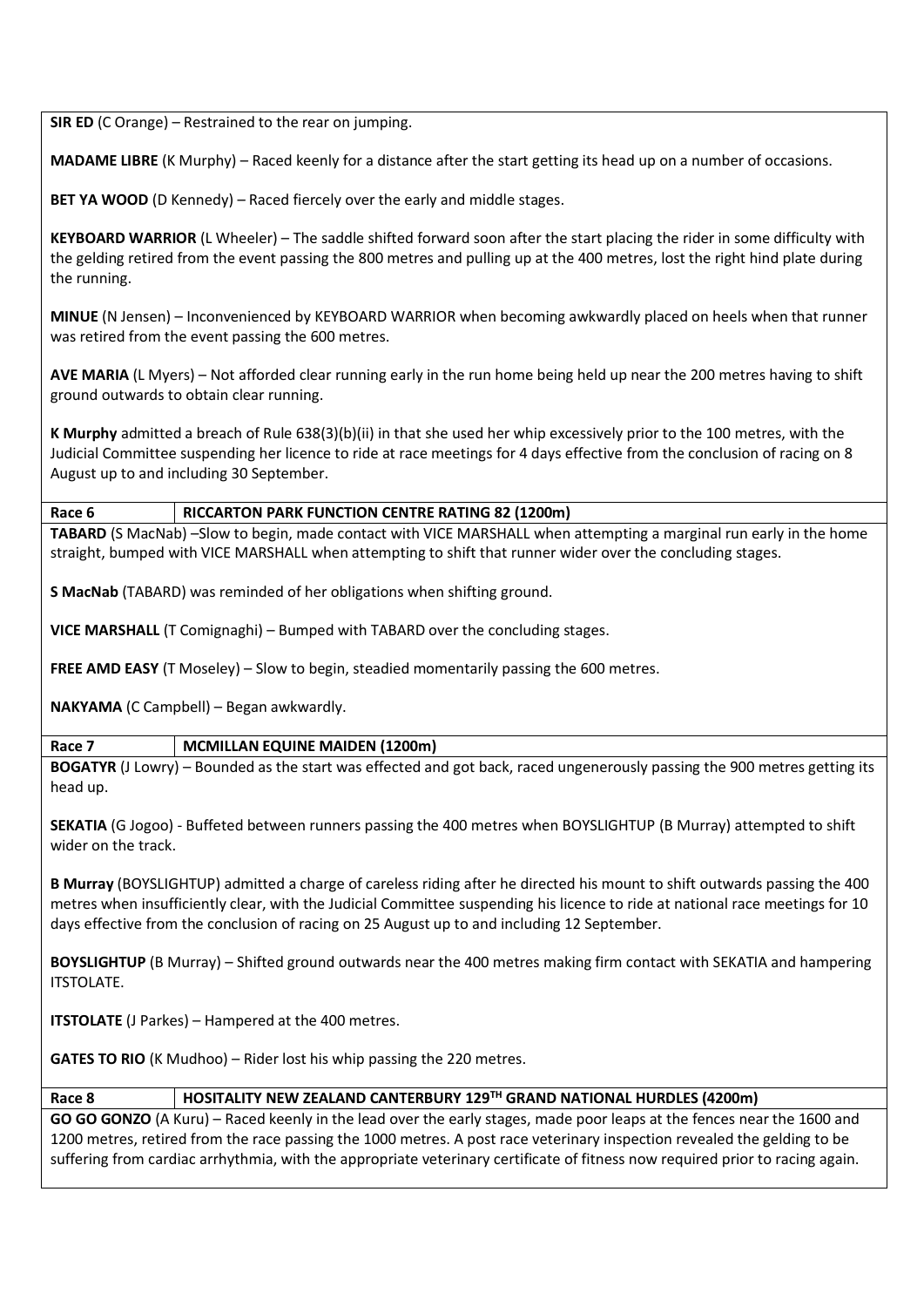**DRUMGOLD** (G Walsh) – Made poor leaps at the fences near the 3200 metres, 2600 metres and 400 metres.

**ZEDEEDUDADEEKO** (I Lupton) - Made firm contact with the fence near the 600 metres. When questioned regarding performance, rider I Lupton could offer no tangible excuse other than the gelding's weight may have attributed. A post race veterinary inspection did not reveal any obvious abnormalities.

**THE ENERGIZER** (M Cropp) – Was retired from the race after jumping the fence near the 600 metres.

**LAEKEEPER** (E Farr) – Ran the fence down near the 2000 metres.

**S Higgins** (JACKFROST) admitted a charge of unnecessary use of the whip over the concluding stages with the Judicial Committee suspending his licence to ride at race meetings for 8 weeks effective from the conclusion of racing on 15 August up to and including 10 October and in addition imposed a fine of \$800.00.

# **Race 9 HOTELIERS CHALLENGE CUP MAIDEN (2000m)**

**MAZZONI** (R Mudhoo) - Slow to begin.

**COOLIN ROO** (B Murray) - Slow to begin.

**QUEEN EL JAY** (B Grylls) – Made the crossing at the 1850 metres awkwardly and over raced for some distance thereafter.

**COURTS KING** (C Campbell) – Raced wide throughout, hampered 450 metres.

**ICEBERG ROCK** (B Morgenrood) – Raced wide without cover throughout.

**HURRY CANE** (J Parkes) – Restrained off the heels of KERRYTOWNCHARLOTTE which was being steadied passing the 1900 metres.

**MASTER COURTSMAN** (J Laking) - Over raced passing the 1800 metres.

**LATASSO** (K Mudhoo) – Crowded and checked near the 450 metres when MISS CATHERINE (G Jogoo) was forced outwards by JIMMY VITAL (J Lowry).

**J Lowry** (JIMMY VITAL) admitted a charge of careless riding in that he permitted his mount to shift outwards when not sufficiently clear dictating MISS CATHERINE outwards crowding LATASSO near the 450 metres. After hearing submissions the Judicial Committee imposed a 6 national day suspension effective from the conclusion of racing on 11 August up to and including 24 August.

**MISS CATHERINE** (G Jogoo) – Hampered passing the 450 metres.

**MAHANA** (C Johnson) – Lay inwards 450 metres hampering COURTS KING.

**BABY MENAKA** (T Comignaghi) – Held up when awkwardly placed on heels near the 400 metres.

Retrospective to this race the track was downgraded to Heavy (10).

**Race 10 LINDAUER RATING 82 (2000m)**

**OPIHI JADE** (S MacNab) – Slow to begin.

**KINGS PAL** (C Johnson) – Raced keenly in the early and middle stages.

**GOLD'NGURU** (S Muniandy) – Raced keenly in the early stages.